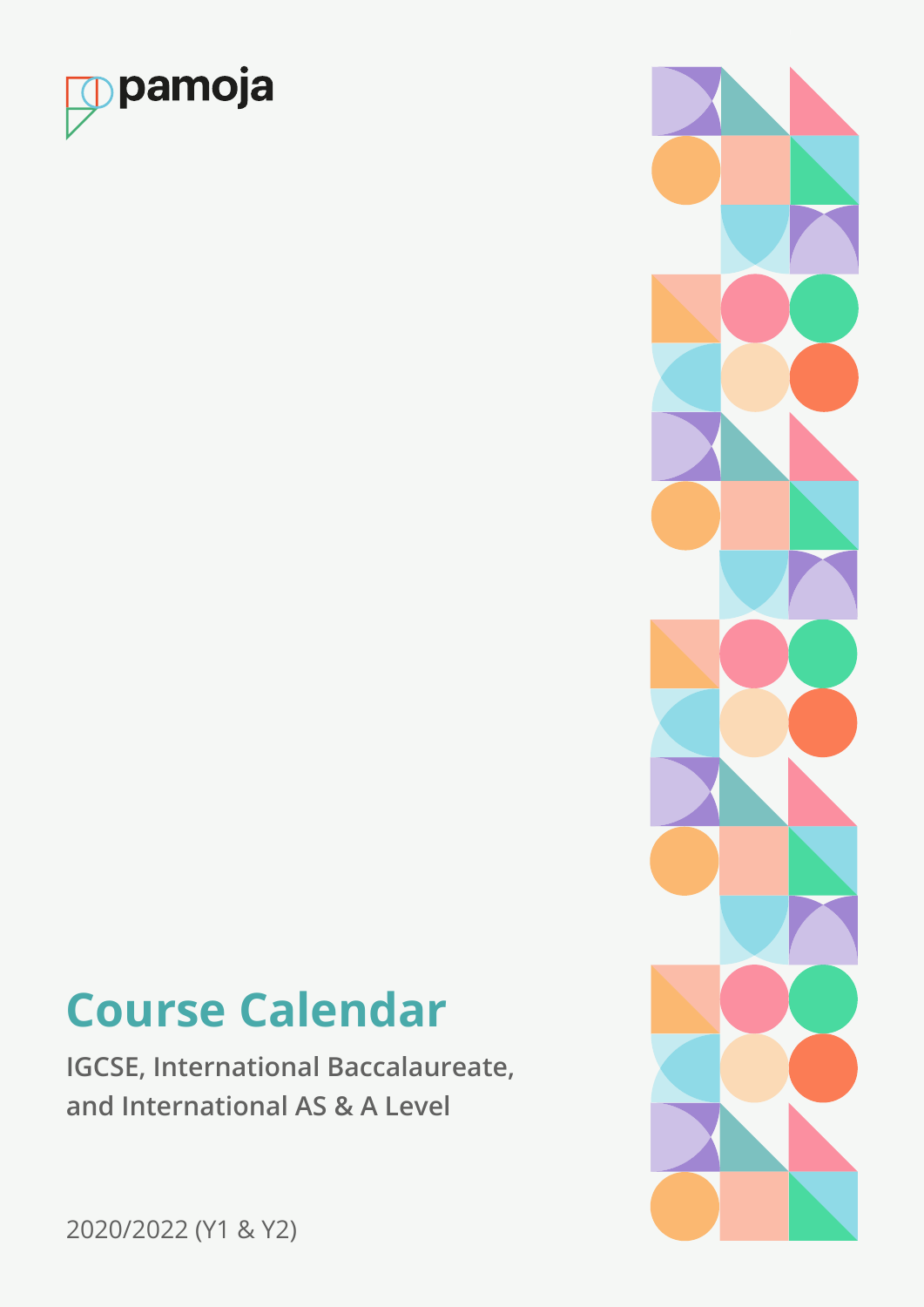| <b>Semester 1 (Term 1)</b>          |                                    |                            |
|-------------------------------------|------------------------------------|----------------------------|
| <b>Week number</b>                  | <b>Week beginning (Wed - Tues)</b> | <b>Event</b>               |
| 1                                   | 2 Sep 2020                         |                            |
| $\overline{2}$                      | 9 Sep 2020                         |                            |
| 3                                   | 16 Sep 2020                        |                            |
| $\overline{4}$                      | 23 Sep 2020                        |                            |
| 5                                   | 30 Sep 2020                        |                            |
| 6                                   | 7 Oct 2020                         | Engagement rating - 13 Oct |
| 7                                   | 14 Oct 2020                        | Student self-reflection    |
| Mid-semester break<br>(21 Oct 2020) |                                    |                            |

| <b>Semester 1 (Term 2)</b> |                                    |                            |
|----------------------------|------------------------------------|----------------------------|
| <b>Week number</b>         | <b>Week beginning (Wed - Tues)</b> | <b>Event</b>               |
| 8                          | 28 Oct 2020                        |                            |
| $\overline{9}$             | 4 Nov 2020                         |                            |
| 10                         | 11 Nov 2020                        |                            |
| 11                         | 18 Nov 2020                        | Engagement rating - 24 Nov |
| 12                         | 25 Nov 2020                        |                            |
| 13                         | 2 Dec 2020                         |                            |
| 14                         | 9 Dec 2020                         |                            |
| <b>Semester Break</b>      | 16 Dec 2020                        |                            |
|                            | 23 Dec 2020                        |                            |
|                            | 30 Dec 2020                        |                            |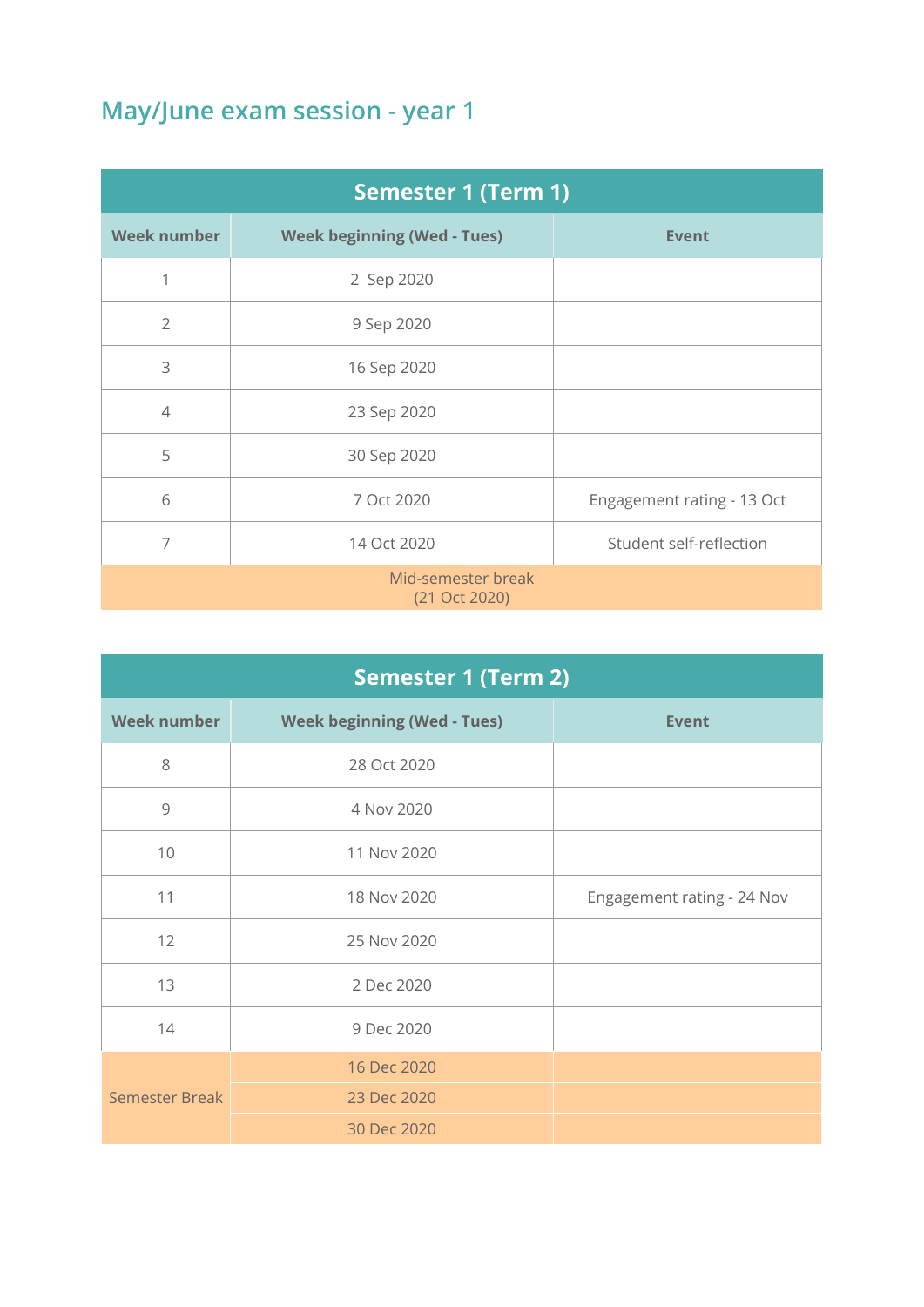| <b>Semester 2 (Term 3)</b>          |                                    |                                                                                           |
|-------------------------------------|------------------------------------|-------------------------------------------------------------------------------------------|
| <b>Week number</b>                  | <b>Week beginning (Wed - Tues)</b> | <b>Event</b>                                                                              |
| 15                                  | 6 Jan 2021                         |                                                                                           |
| 16                                  | 13 Jan 2021                        |                                                                                           |
| 17                                  | 20 Jan 2021                        | Semester 1 report: Term 2 grade;<br>engagement rating; teacher written<br>report - 26 Jan |
| 18                                  | 27 Jan 2021                        |                                                                                           |
| 19                                  | 3 Feb 2021                         |                                                                                           |
| 20                                  | 10 Feb 2021                        | Engagement rating - 16 Feb                                                                |
| 21                                  | 17 Feb 2021                        |                                                                                           |
| 22                                  | 24 Feb 2021                        |                                                                                           |
| 23                                  | 3 Mar 2021                         |                                                                                           |
| 24                                  | 10 Mar 2021                        |                                                                                           |
| Mid-semester break<br>(17 Mar 2021) |                                    |                                                                                           |

| <b>Semester 2 (Term 4)</b> |                                    |                                                                                           |
|----------------------------|------------------------------------|-------------------------------------------------------------------------------------------|
| <b>Week number</b>         | <b>Week beginning (Wed - Tues)</b> | <b>Event</b>                                                                              |
| 25                         | 24 Mar 2021                        | Term 3 grade and engagement<br>rating - 6 Apr                                             |
| 26                         | 31 Mar 2021                        | Student self-reflection                                                                   |
| 27                         | 7 Apr 2021                         |                                                                                           |
| 28                         | 14 Apr 2021                        |                                                                                           |
| 29                         | 21 Apr 2021                        | Year 1 exam period                                                                        |
| 30                         | 28 Apr 2021                        | Engagement rating - 4 May<br>Year 1 exam period                                           |
| 31                         | 5 May 2021                         | Year 1 exam period                                                                        |
| 32                         | 12 May 2021                        |                                                                                           |
| 33                         | 19 May 2021                        |                                                                                           |
| End of year                | 26 May 2021                        | Semester 2 report: Term 4 grade;<br>engagement rating; teacher written<br>report - 15 Jun |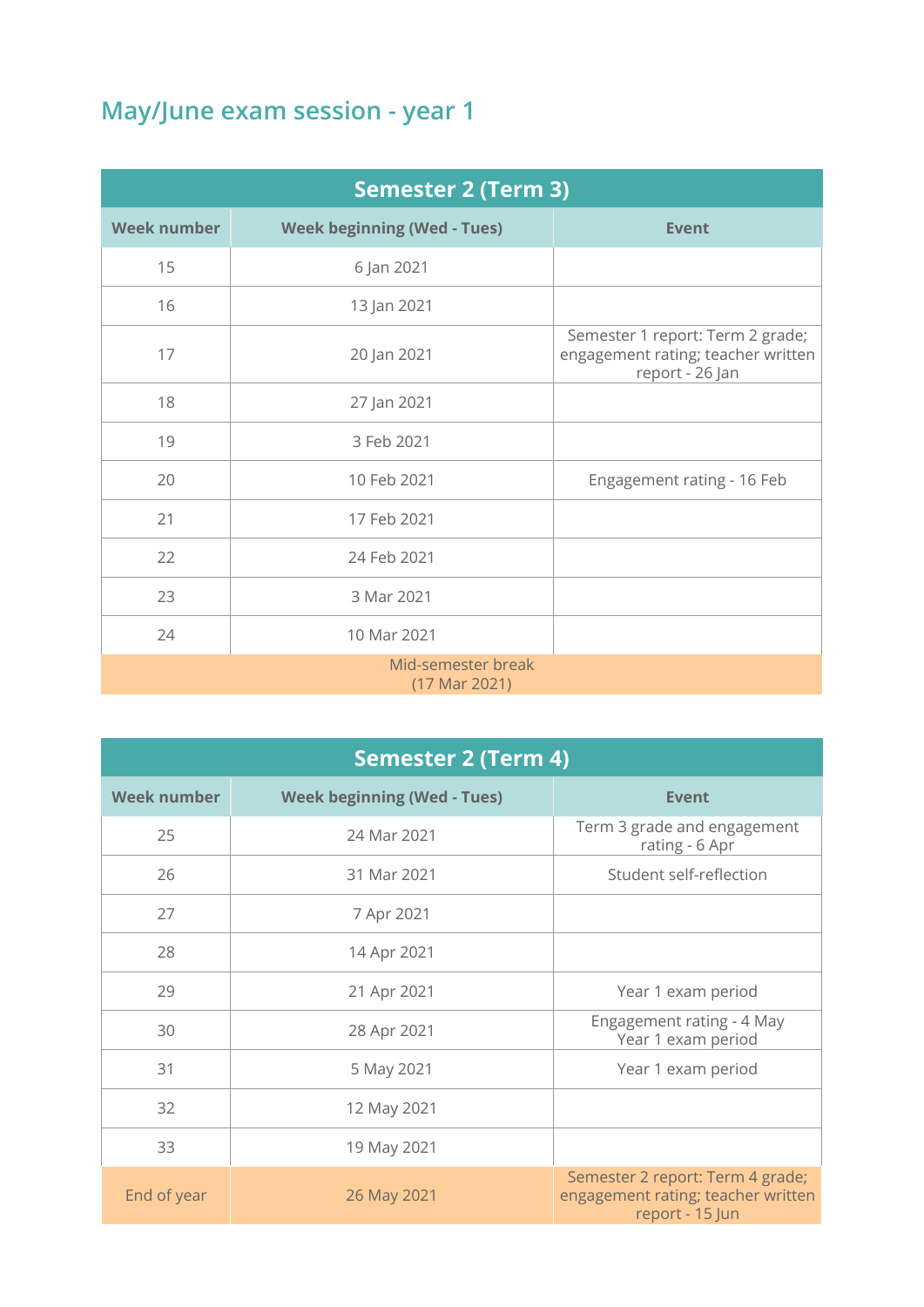| <b>Semester 3 (Term 5)</b>          |                                    |                            |
|-------------------------------------|------------------------------------|----------------------------|
| <b>Week number</b>                  | <b>Week beginning (Wed - Tues)</b> | <b>Event</b>               |
| 34                                  | 8 Sep 2021                         |                            |
| 35                                  | 15 Sep 2021                        |                            |
| 36                                  | 22 Sep 2021                        |                            |
| 37                                  | 29 Sep 2021                        |                            |
| 38                                  | 6 Oct 2021                         |                            |
| 39                                  | 13 Oct 2021                        | Engagement rating - 12 Oct |
| 40                                  | 20 Oct 2021                        | Student self-reflection    |
| Mid-semester break<br>(27 Oct 2021) |                                    |                            |

| <b>Semester 3 (Term 6)</b> |                                    |                            |
|----------------------------|------------------------------------|----------------------------|
| <b>Week number</b>         | <b>Week beginning (Wed - Tues)</b> | <b>Event</b>               |
| 41                         | 3 Nov 2021                         |                            |
| 42                         | 10 Nov 2021                        | Term 5 grade - 16 Nov      |
| 43                         | 17 Nov 2021                        |                            |
| 44                         | 24 Nov 2021                        | Engagement rating - 30 Nov |
| 45                         | 1 Dec 2021                         |                            |
| 46                         | 8 Dec 2021                         |                            |
| 47                         | 15 Dec 2021                        |                            |
| <b>Semester Break</b>      | 22 Dec 2021                        |                            |
|                            | 29 Dec 2021                        |                            |
|                            | 5 Jan 2022                         |                            |